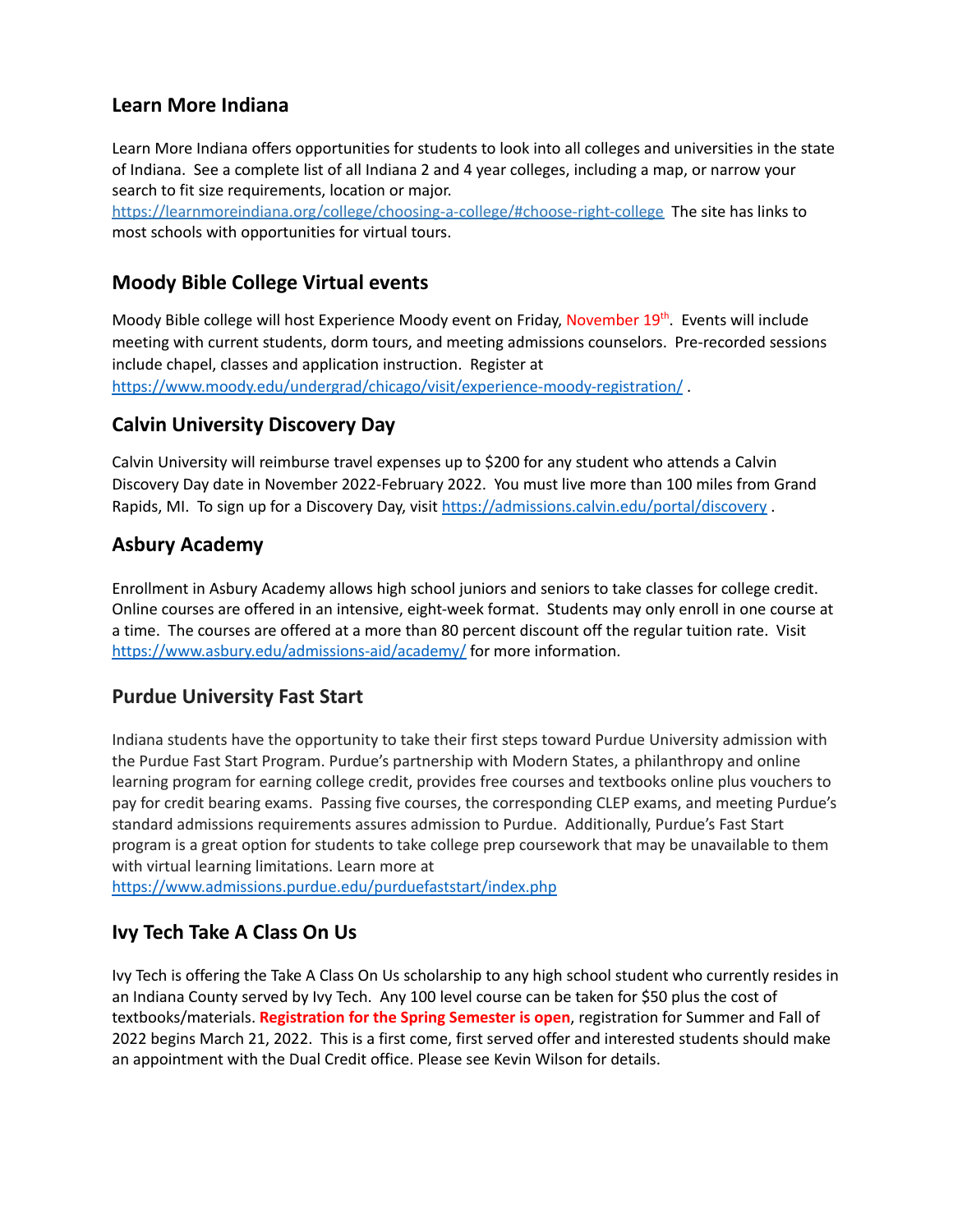## **Network Scholarship**

The Networks Scholarship is for students studying for a career in business and financial services through the Scott College of Business at Indiana State University. The Networks scholarship is a \$9,000, 4 year scholarship. Students must have applied and been accepted to ISU by December 1, 2021. Applications are due December 15, 2021. For more information please visit <https://www.indstate.edu/scholarships/freshman/networks>

## **College Board Opportunity Scholarships**

The College Board has a scholarship program that awards scholarship opportunities to students planning to attend college for the fall of 2022. The College Board Opportunity Scholarships program helps guide students through the college planning process with a chance to earn scholarships for each step they complete. Please [sign](https://link.zixcentral.com/u/1d84fe9c/rvreEuXF6hGEjZXUhnsoMg?u=https%3A%2F%2Fclick.e.collegeboard.org%2F%3Fqs%3D58e805d0d19de2efd55a925b92b6ebf4ad0079ceabd60f6ad6c270ee2b2dc3c9aa265be4ea23b38def9e50d874ee3b7d227ed8b6e09dce45) up for the program and complete the first scholarship by adding at least six schools to your college list on BigFuture™. [https://opportunity.collegeboard.org/](https://opportunity.collegeboard.org/about/build?SFMC_cid=EM337463-&rid=47087716)

## **Lands' End Starboard Scholarship**

The Lands' End School Starboard Scholarship acknowledges and rewards students who display exceptional leadership skills. Up to five scholarships will be awarded to eligible Preferred School students. 2021-2022 Application now available Applications will be accepted now through December 15, 2021 or until 1,000 applications have been received. For more information and to apply visit <https://learnmore.scholarsapply.org/leschool/>

#### **Next Generation Hoosier Educator Scholarships**

High-achieving high school students who are planning to teach in the State of Indiana for at least five years can apply for a \$7,500 scholarship per year of college (up to \$30,000 total) through the [Next](https://lnks.gd/l/eyJhbGciOiJIUzI1NiJ9.eyJidWxsZXRpbl9saW5rX2lkIjoxMDAsInVyaSI6ImJwMjpjbGljayIsImJ1bGxldGluX2lkIjoiMjAyMTEwMDUuNDY5MTI4NzEiLCJ1cmwiOiJodHRwczovL3d3dy5pbi5nb3YvY2hlLzQ2ODAuaHRtIn0.wmLf5vwZneKJQk971u20Mi6xtHYA-P8Z2mpZ_0zE8kk/s/684269653/br/113382717341-l) Generation Hoosier Educators [Scholarship](https://lnks.gd/l/eyJhbGciOiJIUzI1NiJ9.eyJidWxsZXRpbl9saW5rX2lkIjoxMDAsInVyaSI6ImJwMjpjbGljayIsImJ1bGxldGluX2lkIjoiMjAyMTEwMDUuNDY5MTI4NzEiLCJ1cmwiOiJodHRwczovL3d3dy5pbi5nb3YvY2hlLzQ2ODAuaHRtIn0.wmLf5vwZneKJQk971u20Mi6xtHYA-P8Z2mpZ_0zE8kk/s/684269653/br/113382717341-l) program. 200 scholarships are available and the deadline to apply is January 31, 2022.

# **Indiana Commission for Higher Education Military/Public Safety Officers Aid**

Hoosier Veterans and their families may be eligible for a variety of financial aid options, as well as families of public safety officers. Students must file the Free Application for Federal Student Aid to be considered. Applications for state financial aid must be submitted online through <https://scholartrack.che.in.gov/Login?ReturnUrl=%2f#/> Please see Mr. Wilson about the options for opportunities of up to 100 percent of tuition.

#### **Gongaware Scholarship**

Students interested in the fields of insurance, risk management and financial services and planning to attend Indiana State University are eligible for the Gongaware Scholarship. This scholarship is worth \$36,000 over four years and offers a \$3,000 professional development account (which can be used for study abroad and/or other leadership purposes) Applications are due December 15, 2021. Visit [www.indstate.edu/gongaware](http://www.indstate.edu/gongaware) for information and to apply.